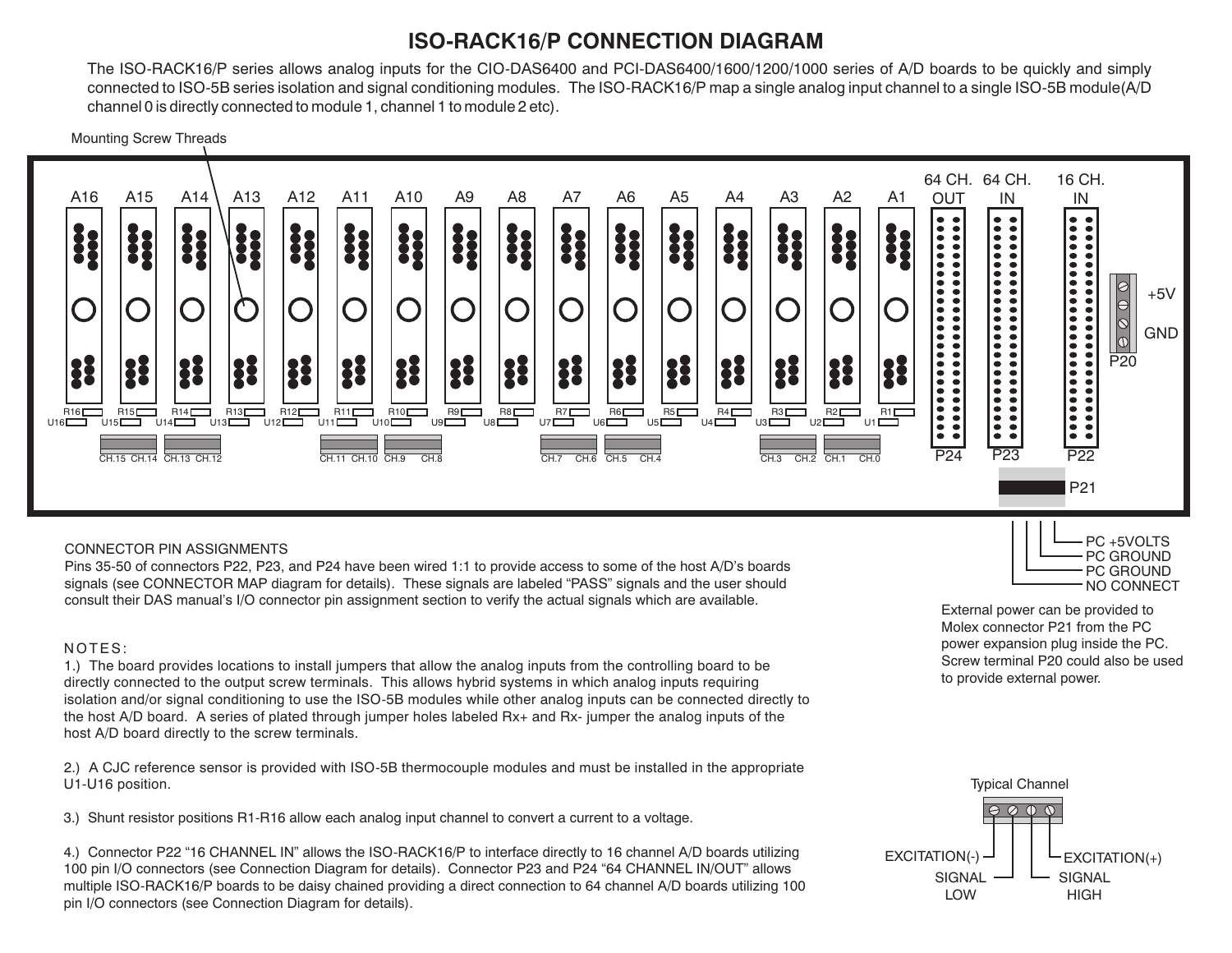| P <sub>24</sub>                                                                                                                                                                                                                                                                                                                                                                                                                                      |                                                                                                                                                | P <sub>23</sub>                                                                                                                                                                                                                                                                                                                                                                                                                                                                                                                                                         |                                                                                                                                |  |                                                                                                                                                |                                                                                                                                                                                                                                  | P <sub>22</sub>                                                                                                                                                                                                                                                                                       |                                                                                                                                     |  |                                                                                                                                                |                                                                                                                                                                                                                                                |
|------------------------------------------------------------------------------------------------------------------------------------------------------------------------------------------------------------------------------------------------------------------------------------------------------------------------------------------------------------------------------------------------------------------------------------------------------|------------------------------------------------------------------------------------------------------------------------------------------------|-------------------------------------------------------------------------------------------------------------------------------------------------------------------------------------------------------------------------------------------------------------------------------------------------------------------------------------------------------------------------------------------------------------------------------------------------------------------------------------------------------------------------------------------------------------------------|--------------------------------------------------------------------------------------------------------------------------------|--|------------------------------------------------------------------------------------------------------------------------------------------------|----------------------------------------------------------------------------------------------------------------------------------------------------------------------------------------------------------------------------------|-------------------------------------------------------------------------------------------------------------------------------------------------------------------------------------------------------------------------------------------------------------------------------------------------------|-------------------------------------------------------------------------------------------------------------------------------------|--|------------------------------------------------------------------------------------------------------------------------------------------------|------------------------------------------------------------------------------------------------------------------------------------------------------------------------------------------------------------------------------------------------|
| 3<br>5<br>$\overline{7}$<br>9<br>11<br>13<br>15<br>17<br>CH <sub>24</sub> HIGH<br>19<br>CH <sub>25</sub> HIGH<br>21<br>CH <sub>26</sub> HIGH<br>23<br>25<br>CH <sub>27</sub> HIGH<br>CH <sub>28</sub> HIGH<br>27<br>CH29 HIGH<br>29<br>CH30 HIGH<br>31<br>CH31 HIGH<br>33<br>35<br>PASS <sub>1</sub><br>PASS_3<br>37<br>PASS <sub>5</sub><br>39<br>PASS_7<br>41<br>PASS <sub>9</sub><br>43<br><b>PASS_11</b><br>45<br>PASS 13<br>47<br>PASS_15<br>49 | 2<br>4<br>6<br>8<br>10<br>12<br>14<br>16<br>18<br>20<br>22<br>24<br>26<br>28<br>30<br>32<br>34<br>36<br>38<br>40<br>42<br>44<br>46<br>48<br>50 | CH16 HIGH<br>CH17 HIGH<br>CH <sub>18</sub> HIGH<br>CH19 HIGH<br>CH <sub>20</sub> HIGH<br>CH <sub>21</sub> HIGH<br>CH22 HIGH<br>CH <sub>23</sub> HIGH<br>CH8 HIGH<br>CH9 HIGH<br>CH <sub>10</sub> HIGH<br>CH11 HIGH<br>CH <sub>12</sub> HIGH<br>CH <sub>13</sub> HIGH<br>CH14 HIGH<br>CH15 HIGH<br>PASS <sub>2</sub><br>PASS <sub>1</sub><br>PASS 4<br>PASS <sub>3</sub><br>PASS <sub>6</sub><br>PASS <sub>5</sub><br>PASS 8<br>PASS <sub>7</sub><br>PASS 10<br>PASS <sub>9</sub><br><b>PASS_11</b><br><b>PASS_12</b><br>PASS 14<br>PASS 13<br>PASS_16<br><b>PASS_15</b> | 3<br>9<br>11<br>13<br>15<br>17<br>19<br>21<br>23<br>25<br>27<br>29<br>31<br>33<br>35<br>37<br>39<br>41<br>43<br>45<br>47<br>49 |  | 2<br>4<br>6<br>8<br>10<br>12<br>14<br>16<br>18<br>20<br>22<br>24<br>26<br>28<br>30<br>32<br>34<br>36<br>38<br>40<br>42<br>44<br>46<br>48<br>50 | CH0 HIGH<br>CH1 HIGH<br>CH <sub>2</sub> HIGH<br>CH3 HIGH<br>CH4 HIGH<br>CH5 HIGH<br>CH6 HIGH<br>CH7 HIGH<br>PASS <sub>2</sub><br>PASS_4<br>PASS <sub>6</sub><br>PASS 8<br><b>PASS_10</b><br><b>PASS_12</b><br>PASS 14<br>PASS 16 | CH8 HIGH<br>CH9 HIGH<br>CH <sub>10</sub> HIGH<br>CH <sub>11</sub> HIGH<br>CH12 HIGH<br>CH13 HIGH<br>CH14 HIGH<br>CH <sub>15</sub> HIGH<br>PASS <sub>1</sub><br>PASS <sub>3</sub><br>PASS <sub>5</sub><br>PASS <sub>7</sub><br>PASS <sub>9</sub><br><b>PASS_11</b><br><b>PASS_13</b><br><b>PASS_15</b> | 3<br>5<br>9<br>11<br>13<br>15<br>17<br>19<br>21<br>23<br>25<br>27<br>29<br>31<br>33<br>35<br>37<br>39<br>41<br>43<br>45<br>47<br>49 |  | 2<br>4<br>6<br>8<br>10<br>12<br>14<br>16<br>18<br>20<br>22<br>24<br>26<br>28<br>30<br>32<br>34<br>36<br>38<br>40<br>42<br>44<br>46<br>48<br>50 | CHO HIGH<br>CH1 HIGH<br>CH <sub>2</sub> HIGH<br>CH3 HIGH<br>CH4 HIGH<br>CH5 HIGH<br>CH6 HIGH<br><b>CH7 HIGH</b><br>PASS <sub>2</sub><br>PASS_4<br>PASS <sub>6</sub><br>PASS_8<br><b>PASS_10</b><br><b>PASS_12</b><br>PASS 14<br><b>PASS_16</b> |

### **Connector Map**

Pins 35-50 of connectors P22, P23, and P24 have been wired 1:1 to provide access to some of the host A/D's boards signals. These signals are labeled "PASS" signals and the user should consult their DAS manual's I/O connector pin assignment section to verify the actual signals which are available.